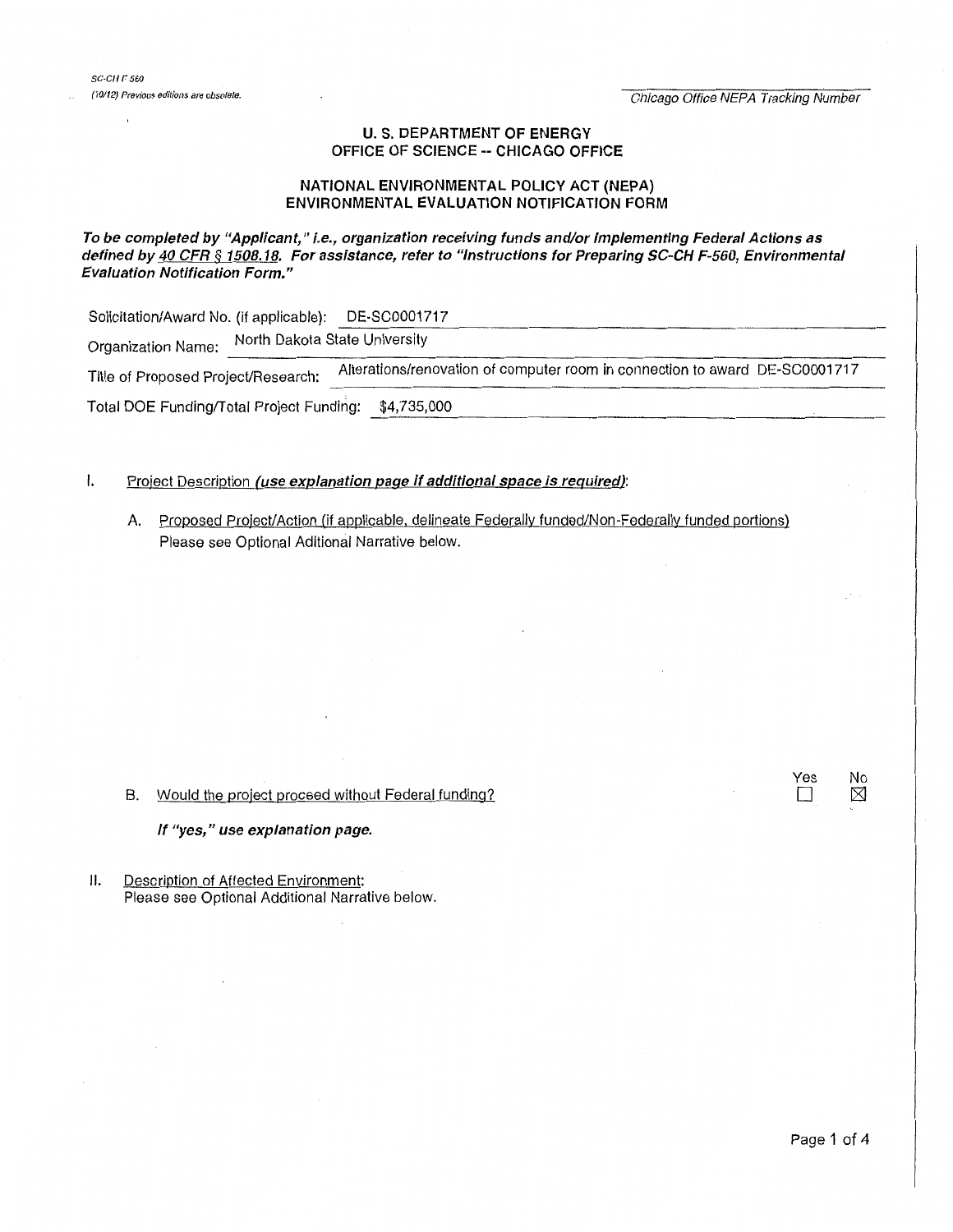Chicago Office NEPA Tracking Number

| III.<br><b>Preliminary Questions:</b> |    |                |                                                                                                                                                                     |          |                      |
|---------------------------------------|----|----------------|---------------------------------------------------------------------------------------------------------------------------------------------------------------------|----------|----------------------|
|                                       | А. |                | Is the DOE-funded work routinely administrative or entirely advisory or a "paper study?"                                                                            | Yes      | No.<br>⊠             |
|                                       |    |                | If "Yes", ensure that the description in Section I reflects this and go directly to Section V.                                                                      |          |                      |
|                                       | В. |                | Is there any potential whatsoever for:                                                                                                                              |          |                      |
|                                       |    |                | Provide an explanation for each "Yes" response.                                                                                                                     |          |                      |
|                                       |    | 1.<br>2.<br>3. | Work to be performed outdoors?<br>Major modification of a building interior?<br>Threat of violation of applicable statutory, regulatory, or permit requirements for | Yes<br>⊠ | No<br><b>N<br/>N</b> |
|                                       |    | 4.             | environment, safety, and health?<br>Siting, construction or major expansion of waste treatment, storage, or disposal<br>facilities?                                 | П        | $\boxtimes$          |
|                                       |    | 5.             | Disturbance to hazardous substances, pollutants, or contaminants preexisting in the<br>environment?                                                                 | $\Box$   | ⊠                    |
|                                       |    | 6.             | The presence of any environmentally-sensitive resources?                                                                                                            |          |                      |
|                                       |    | 7.             | Potential for high consequence impacts to human health or the environment?                                                                                          |          | MMM                  |
|                                       |    | 8.             | The work being connected to another existing/proposed activity that could<br>potentially create a significant impact?                                               |          |                      |
|                                       |    | 9.             | Nearby past, present, and/or reasonably foreseeable future actions such that<br>collectively significant impacts could result?                                      | ΙI       | $\boxtimes$          |
|                                       |    | 10.            | Scientific or public controversy over whether impacts could be significant?                                                                                         |          | ⊠                    |

If "No" to ALL Section III.B. questions, go directly to Section V.

# IV. Potential Environmental Effects:

**1.**  2. 3. 4. 5. 6. 7. 8. 9.

# **Provide an explanation for each "Yes" response.**

A. Sensitive Resources: Could the proposed action potentially result in changes and/or disturbances to any of the following resources?  $V_{\alpha\alpha}$  $N_{\Omega}$ 

|                                                                                | । ৬১ | טיו         |
|--------------------------------------------------------------------------------|------|-------------|
| Threatened/Endangered Species and/or Critical Habitats                         |      | $\boxtimes$ |
| Other Protected Species (e.g., Burros, Migratory Birds)                        |      | $\boxtimes$ |
| Sensitive Environments (e.g., Tundra/Coral Reefs/Rain Forests)                 |      |             |
| <b>Cultural or Historic Resources</b>                                          |      | $\boxtimes$ |
| Important Farmland                                                             |      |             |
| Non-Attainment Areas for Ambient Air Quality Standards                         |      |             |
| Class I Air Quality Control Region                                             |      |             |
| Special Sources of Groundwater (e.g. Sole Source Aquifer)                      |      | $\boxtimes$ |
| Navigable Air Space                                                            |      | ⊠           |
| Coastal Zones                                                                  |      | ⊠           |
| Areas with Special National Designation (e.g. National Forests, Parks, Trails) |      |             |
| Floodplains and/or Wetlands                                                    |      |             |

- 10. Coastal Zones
- 11. Areas with Special National Designation (e.g. National Forests, Parks, Trails)
- 12. Floodplains and/or Wetlands

**1,**  Page **j** of 4

 $\Box$  $\Box$  $\Box$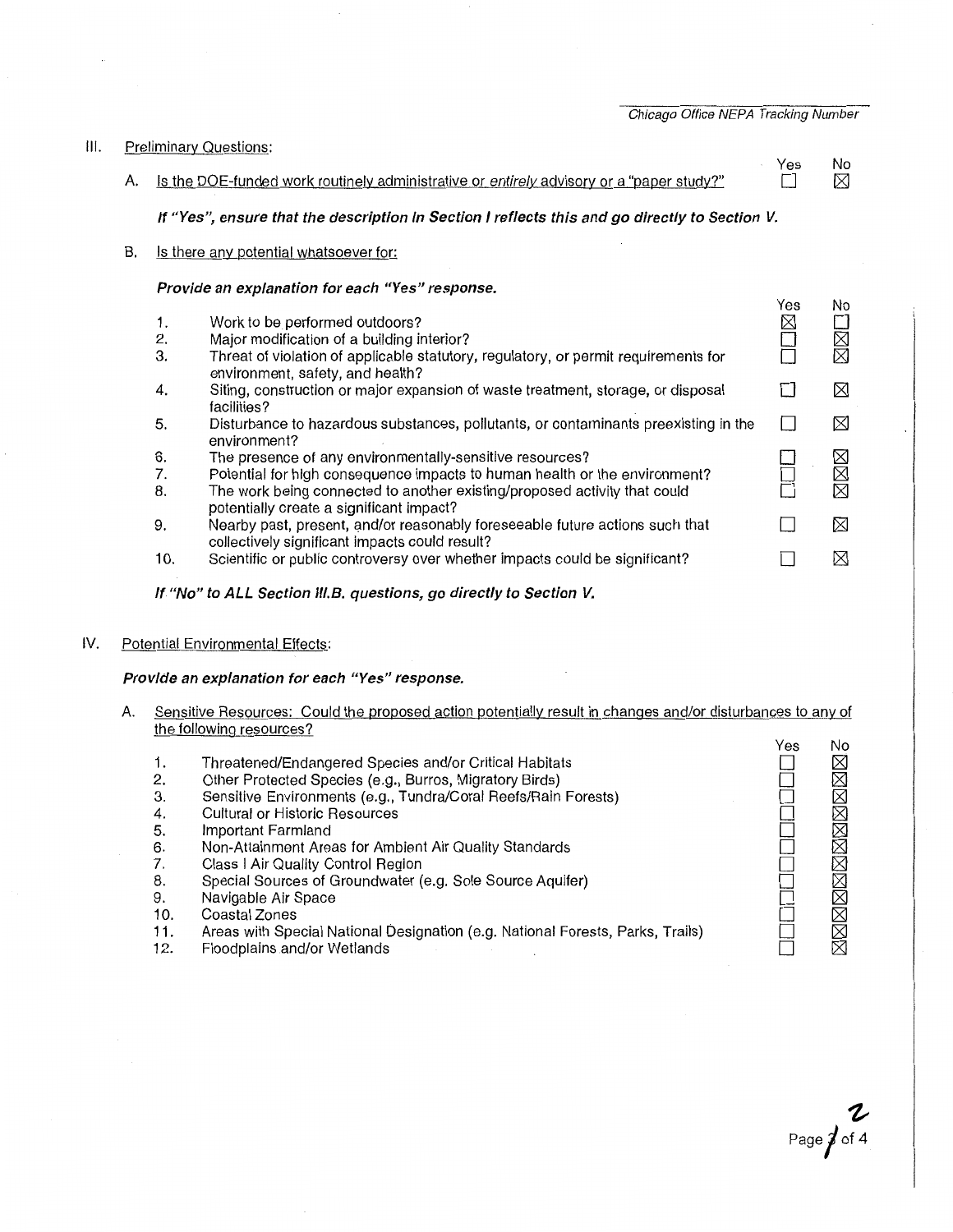|    |    |             |                                                                                                                                |     | Page / of |
|----|----|-------------|--------------------------------------------------------------------------------------------------------------------------------|-----|-----------|
|    |    | e-mail:     | Phone:                                                                                                                         |     |           |
|    |    | Signature:  |                                                                                                                                |     |           |
|    | В. |             | Optional Secondary Approval (Name and Title):                                                                                  |     |           |
|    |    |             | nasu.edu Phone: 701-231-9608<br>e-mail: $\forall \alpha$ . Ke++ner $\varnothing$                                               |     |           |
|    |    |             | $24/7$ Date: $09/30/14$<br>Signature: V                                                                                        |     |           |
|    | Α. |             | Associate Vice President<br>Organization Official (Name and Title);<br>Office of Sponsored Programs Administration             |     |           |
|    |    |             | not be obligated to disclose pursuant to the Freedom of Information Act?<br>Valrey V. Kettner                                  |     |           |
|    |    |             | Does this disclosure contain classified, confidential, or other exempt information that DOE would                              | Yes | No<br>X   |
| ٧. |    |             | Applicant Certification that to the best of their knowledge all information provided on this form is accurate:                 |     |           |
|    |    | 44.         | Other Pertinent Information Which Could Impact Human Health or the Environment                                                 |     |           |
|    |    | 42.<br>43.  | <b>Public Utilities/Services</b><br>Depletion of a Non-Renewable Resource                                                      |     | xxxxx     |
|    |    | 41.         | Action of a State Agency in a State with NEPA-type law                                                                         |     |           |
|    |    | 40.         | Action/Involvement of Another Federal Agency (e.g. license/permit, funding,<br>approval)                                       |     |           |
|    |    | 38.<br>39.  | Existing, Modified, or New Federal/State Permits<br>Disproportionate Nearby Presence of Minority and/or Low Income Populations |     | XXX       |
|    | C. |             | Other Relevant Information: Would the proposed action involve the following?                                                   | Yes | No        |
|    |    | 37          | Biosafety Level 3-4 Laboratory                                                                                                 |     |           |
|    |    | 36.         | Off-Road Vehicles                                                                                                              |     |           |
|    |    | 34.<br>35.  | <b>Ozone Depleting Substances</b><br>Greenhouse Gas Generation/Sustainability                                                  |     |           |
|    |    | 33.         | Genetically Engineered Microorganisms/Plants or Synthetic Biology?                                                             |     |           |
|    |    | 32.         | Radiation Exposure<br>Nanoscale Materials                                                                                      |     |           |
|    |    | 30.<br>31.  | Radioactive or Radioactive Mixed Waste                                                                                         |     |           |
|    |    | 29.         | <b>Underground Storage Tanks</b>                                                                                               |     |           |
|    |    | 27.<br>28.  | Underground Injection<br>Hazardous Waste                                                                                       |     |           |
|    |    | 26.         | Spill Prevention/Surface Water Protection                                                                                      |     |           |
|    |    | 25.         | <b>Liquid Effluents</b>                                                                                                        |     |           |
|    |    | 23.<br>24.  | Pesticide Use<br>Hazardous, Toxic, or Criteria Pollutant Air Emissions                                                         |     |           |
|    |    | 22.         | Chemical Storage/Use                                                                                                           |     |           |
|    |    | 21.         | Import, Manufacture, or Processing of Toxic Substances                                                                         |     |           |
|    |    | 19.<br>20.  | Asbestos Removal<br>Polychlorinated biphenyls (PCBs)                                                                           |     |           |
|    |    | 18.         | Noise (in excess of regulations)                                                                                               |     |           |
|    |    | 17.         | Dredge or Fill (under Clean Water Act, Section 404, greater than one acre)                                                     |     |           |
|    |    | 16.         | Clearing or Excavation (indicate if greater than one acre)                                                                     |     |           |
|    |    | 15.         | <b>Noxious Weeds</b>                                                                                                           |     |           |
|    |    | 13.<br>14.  | Natural Resource Damage Assessments<br>Invasive Species or Exotic Organisms                                                    |     |           |
|    |    |             |                                                                                                                                | Yes | No        |
|    |    | activities? |                                                                                                                                |     |           |

B. Regulated Substances/Activities: Would the proposed action involve any of the following regulated Items or

*3*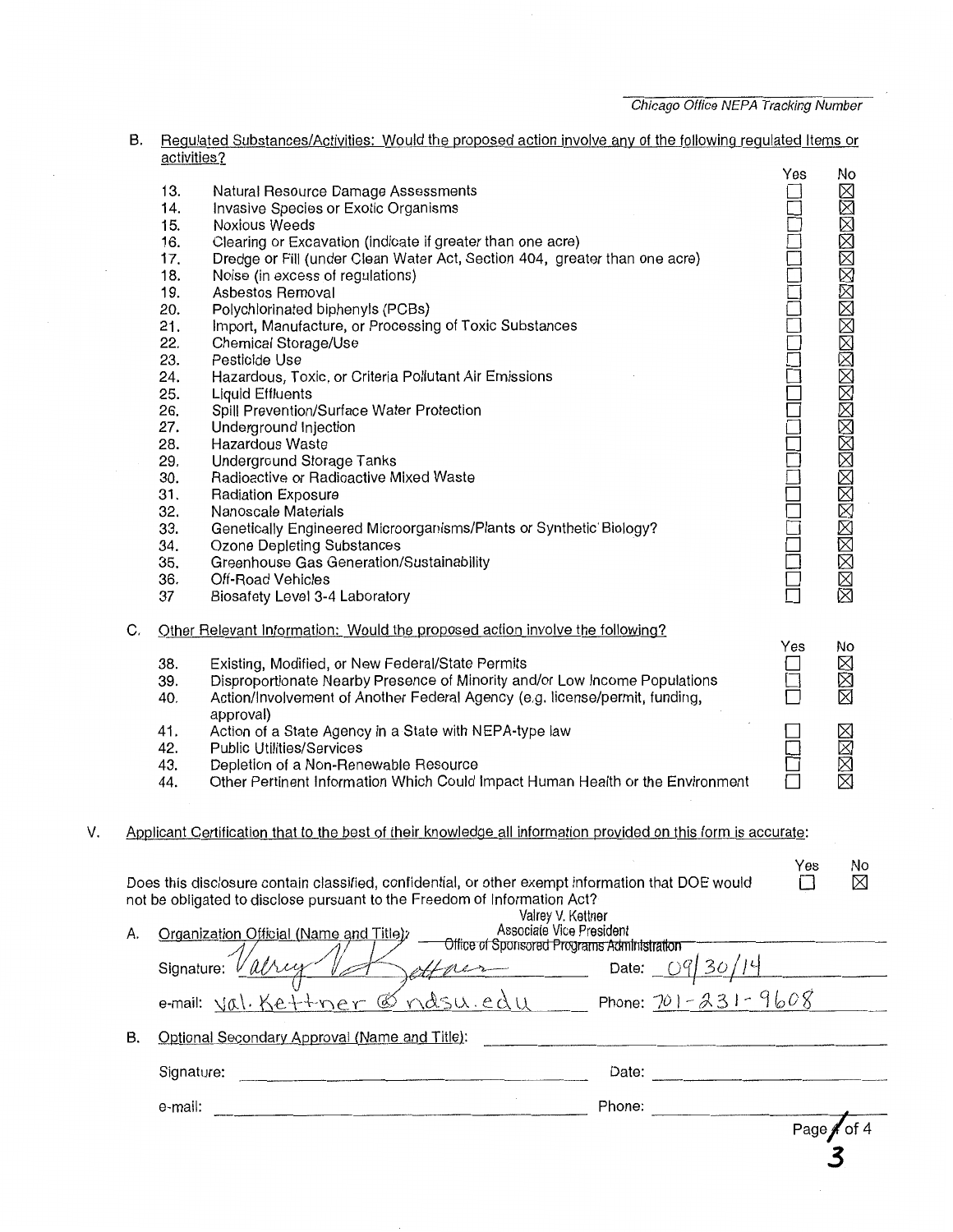Chicago Office NEPA Tracking Number

# Remainder to be completed by DOE

| VI.                                                                                                                                                                                   | DOE Concurrence/Recommendation/Determination:                                                                                                                                                            |           |                        |  |  |  |
|---------------------------------------------------------------------------------------------------------------------------------------------------------------------------------------|----------------------------------------------------------------------------------------------------------------------------------------------------------------------------------------------------------|-----------|------------------------|--|--|--|
|                                                                                                                                                                                       | DOE Project Director/Program Manager or Contract/Grant Management Specialist:<br>А.                                                                                                                      | Yes       | No                     |  |  |  |
|                                                                                                                                                                                       | Has the Applicant completed the Form correctly?<br>Does an existing Generic Categorical Exclusion apply?<br>If yes, indicate:                                                                            |           |                        |  |  |  |
|                                                                                                                                                                                       | williams,<br>contract<br>Name and Title: $\triangle A \triangle B$                                                                                                                                       | ecialist  |                        |  |  |  |
|                                                                                                                                                                                       | Date: D<br>Signature: (                                                                                                                                                                                  |           |                        |  |  |  |
|                                                                                                                                                                                       | DOE NEPA Team Review:<br>В.                                                                                                                                                                              |           |                        |  |  |  |
|                                                                                                                                                                                       | Is the class of action identified in the DOE NEPA Regulations (Appendices A-D to<br>Subpart D (10 CFR § 1021))?<br>If yes, specify the class(es) of action: $\mathcal{B}/\mathcal{I}$ , $\mathcal{B}$ 5. | Yes<br>Y2 | No                     |  |  |  |
|                                                                                                                                                                                       | Name and Title: Peter R. Sieboch,<br>NCO                                                                                                                                                                 |           |                        |  |  |  |
|                                                                                                                                                                                       | $h$ Date: $10/2/$<br>$Q \cdot$<br>Signature:                                                                                                                                                             |           |                        |  |  |  |
| C.                                                                                                                                                                                    | DOE Counsel (if requested):                                                                                                                                                                              |           |                        |  |  |  |
|                                                                                                                                                                                       | Name and Title:                                                                                                                                                                                          |           |                        |  |  |  |
|                                                                                                                                                                                       | Date:<br>Signature:                                                                                                                                                                                      |           |                        |  |  |  |
|                                                                                                                                                                                       | DOE NEPA Compliance Officer:<br>D.                                                                                                                                                                       |           |                        |  |  |  |
|                                                                                                                                                                                       | The preceding pages are a record of documentation required under DOE Final NEPA Regulation, 10 CFR $\S$<br>1021.400.                                                                                     |           |                        |  |  |  |
| X.<br>Action may be categorically excluded from further NEPA review. I have determined that the proposed<br>action meets the requirements for Categorical Exclusion referenced above. |                                                                                                                                                                                                          |           |                        |  |  |  |
|                                                                                                                                                                                       | Action requires approval by Head of the Field Organization. Recommend preparation of an<br>Environmental Assessment.                                                                                     |           |                        |  |  |  |
|                                                                                                                                                                                       | Action requires approval by Head of the Field Organization or a Secretarial Officer. Recommend<br>preparation of an Environmental Impact Statement.                                                      |           |                        |  |  |  |
|                                                                                                                                                                                       | Comments/limitations if any:                                                                                                                                                                             |           |                        |  |  |  |
|                                                                                                                                                                                       |                                                                                                                                                                                                          |           |                        |  |  |  |
|                                                                                                                                                                                       |                                                                                                                                                                                                          |           |                        |  |  |  |
|                                                                                                                                                                                       |                                                                                                                                                                                                          |           |                        |  |  |  |
|                                                                                                                                                                                       | NEPA Compliance Officer:<br>Peter R. Spebach<br>En 12 Subort 10/2/2014<br>JEPA Compliance 0 Geor<br>Name:                                                                                                |           |                        |  |  |  |
|                                                                                                                                                                                       |                                                                                                                                                                                                          |           | Page $\cancel{p}$ of 4 |  |  |  |
|                                                                                                                                                                                       |                                                                                                                                                                                                          |           |                        |  |  |  |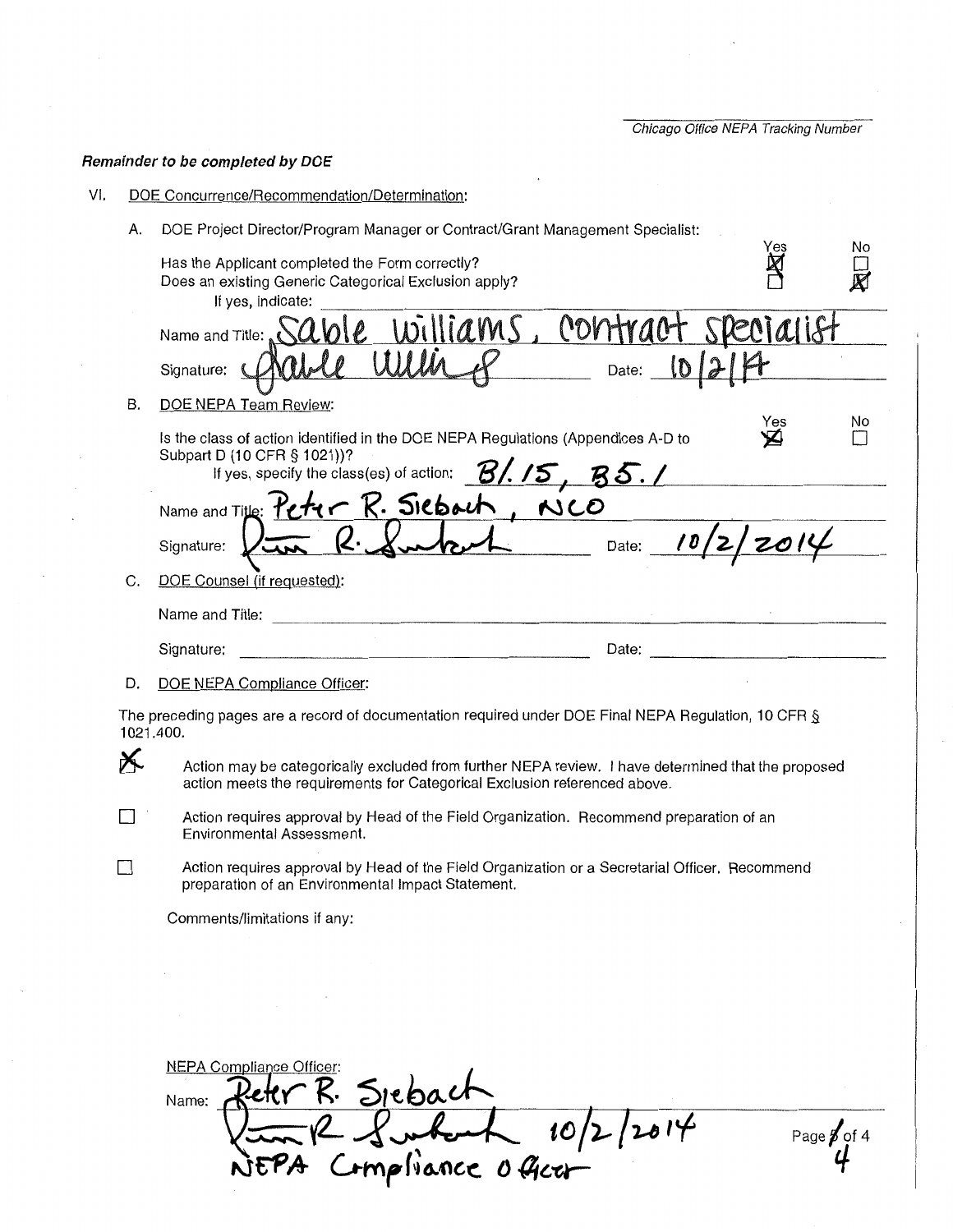Optional Additional Narrative: (add additional detail to description to Sections I and II or explanations to responses in Sections Ill and IV.

### Section I.A.

The intent of this alterations/renovation project is to obtain dedicated and complementary mechanical and electrical systems for the North Dakota State University (NDSU) Center for Computationally Assisted Science and Technology (CCAST) server room located in the Research 2 (R2) building in the NDSU Research and Technology Park (c.f. Attachment\_1\_ Vicinity\_Map). All portions of this project are part of the Federally funded NDSU BER Award DE-SC0001717 "Advancing Science Through Computation at NDSU". We are asking for approval to proceed with this project.

The server room exists in the R2 building and was designed 12 years ago to support traditional information technology (IT) operations. The existing electrical and cooling equipment in this room can support limited IT operations, but it does not provide enough power and cooling capacity to house CCAST supercomputers. Obtaining complementary electrical and cooling capacity for the R2 CCAST computer room is imperative to ensure proper maintenance and growth of HPC hardware and software capabilities at CCAST, as well as concomitant development of competencies in computational science - two of the primary objectives of this BER award.

The new power and cooling systems will support only the CCAST server room and will not interconnect with the building electrical and mechanical systems.

The project is a modification to an existing building. The work to be performed will take place entirely on the existing building while the equipment will be added to the exterior of the building and to existing mechanical and electrical equipment rooms inside the building.

Specifically, a single, 200 ton capacity air-cooled chiller with economizer system will be installed. The integral economizer will allow partial or full free cooling during cold months of the year by eliminating or reducing the run-time of the chiller compressors. Space and interconnections for a second 200 ton chiller will be included for future expansion. Dual pumps will be installed in the existing second floor mechanical room and will circulate a glycol-water mixture through piping that connects with cooling distribution units (CDU) in the new mechanical room adjacent to the CCAST server room. The CDUs will circulate chilled water to rear door heat exchangers (RDHX) located on the back-side of each rack. The RDHXs cool the air leaving the servers to maintain a neutral room temperature of 75°F.

A dedicated electrical service will be added to support all functions of the server room. The new service will include a new dedicated utility transformer, 2 MW diesel generator, automatic transfer switch, switchboard, and electrical distribution. The generator will be housed in a weather- proof enclosure and will have an integral fuel tank. The generator will be prime-rated for continuous duty capability and will have Tier IV emission control to meet current EPA regulations. The existing 500kW UPS module cannot be fully utilized due to the size limitation of the existing conductors. This project will replace the conductors with a larger size to allow full utilization of the UPS module. A second 300kVA transformer will be added to feed distribution panels to support computer equipment within the CCAST server room. Electrical conductors and terminations will be included in the project to feed a second 500kW UPS and supporting electrical distribution equipment in the future. All racks will be fed by an overhead bus-duct electrical raceway for quick connection and simplified expansion.

A new electrical utility service line will be installed to serve the CCAST server room. The electrical !ine will run from the curb by the NW corner of the building around to the transformer. The length of this line will be approximately 420' (ct. Attachment 2 Electrical Site\_Plan). From the transformer we will extend a line into the building to the automatic transfer switch (ATS). A signal line will be run from the automatic transfer switch to the generator to tell it when to run. An electrical line will run from the generator into the building to bring that power in as needed to the ATS.

Section II.

The activity would occur indoors and outdoors.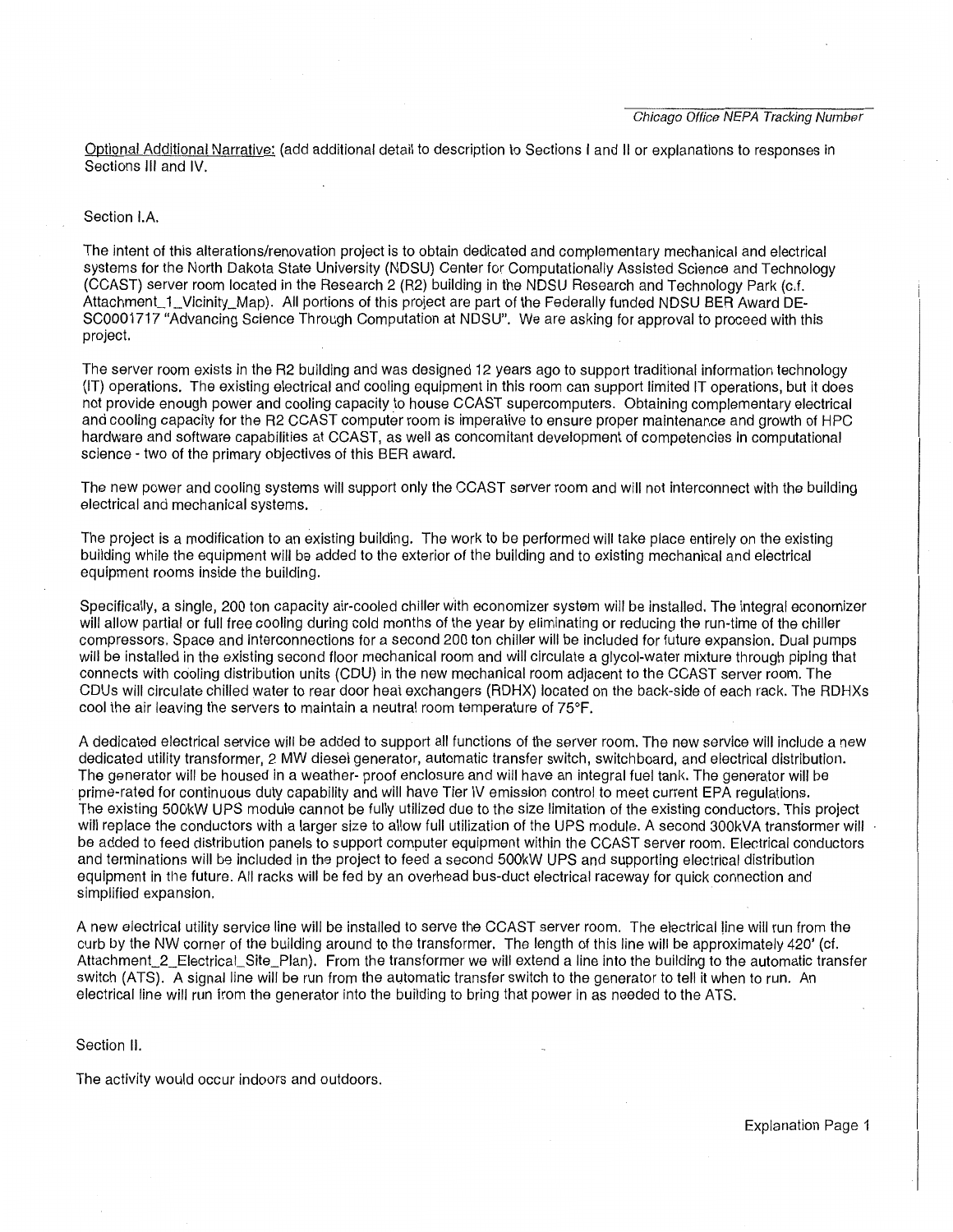Indoors: All interior work will take place in the mechanical room and in the areas where the chilled water will be distributed for use. No people will be displaced or disturbed during this process. The work will take start in the second floor mechanical room and will continue up from there onto the roof to the west and north above the roof.

Outdoors: The work will start in the curb where the electric utility loop is located west of the building. The new utility line will run to the east and then south behind the building to where the proposed transformer location will be. The new line will be bored from the start location to the transformer so there would be little impact on people and environment in the area. The work will take approximately 2 days with no interruptions to traffic. Additional underground work will be needed to install the signal wire from the automatic transfer switch to where the new generator will be installed and to install the electrical feed from the generator to the automatic transfer switch in the building. This work will be performed by boring the needed conduit, little impact on people and environment in the area will take place. A chiller system will be placed on the NE side of the building with piping run south above ground up the exterior wall into the second floor mechanical room. The chilled water piping will then run across the roof following the electrical piping along and drop down in to the rooms that will use the chilled water, with little impact on people and environment.

### Section III.B.

Two equipment items which will be added to the outside of the existing Research 2 (R2) building in the NDSU Research and Technology Park (c.f. Attachment\_1\_Vicinity\_Map) are the chiller with the economizer system (and associated piping) and the generator with Tier IV emission control (to meet current EPA regulations for power peak shaving). The chiller and the generator will be placed next to the R2 building on the NE side of the building and across the parking lot in already existing area dedicated for the new generator (next to the existing R2 building primary generator - c.f. Attachment\_2\_Electrical\_Site\_Plan), respectively. The new utility line will be bored from the NW location of the utility loop to the east and then south behind the building to the location of the transformer, with little impact on people and environment. Similarly, a conduit will be bored to install the signal wire and the electrical feed between the automatic transfer switch in the building to the generator, with little impact on people and environment. The water and electrical piping for the chiller will run from the chiller location on the NE side of the building above the ground up the exterior of the building south to the second floor mechanical room and from there across the roof to the rooms that use chilled water, with little impact on people and environment.

#### Question 42.

We will not be involving the utility other than connecting to their lines.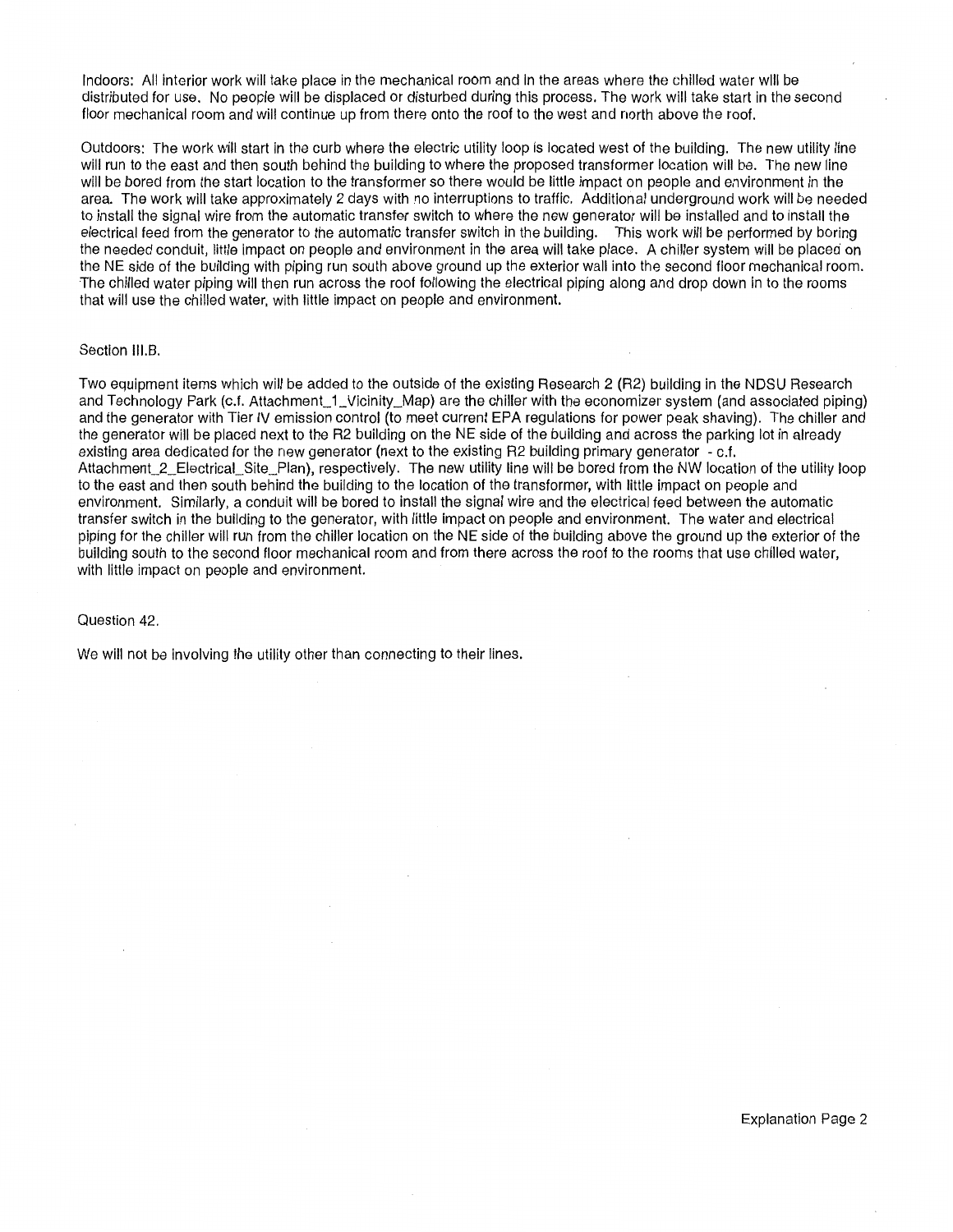